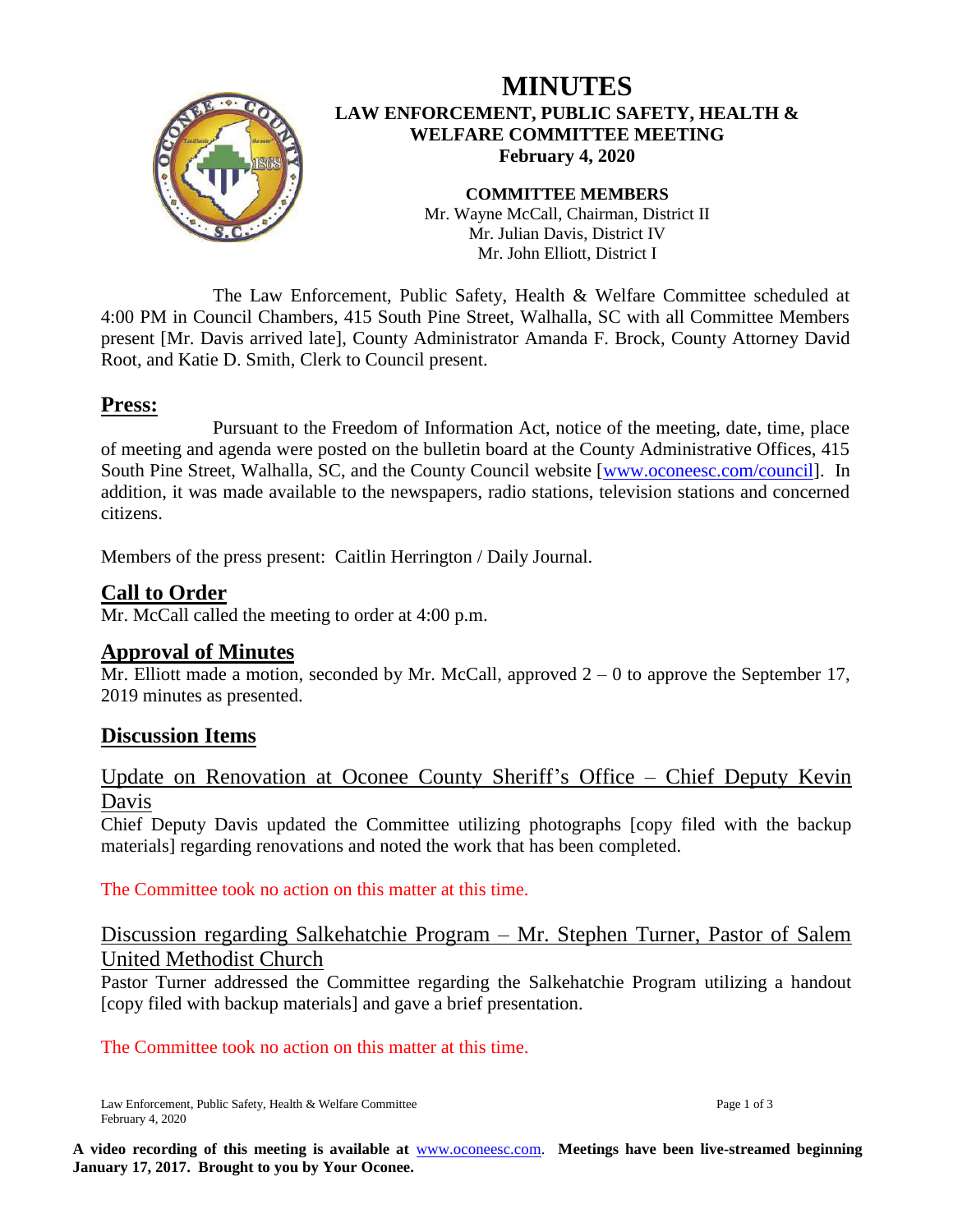Mr. Davis arrived during the discussion of the Salkehatchie Program.

### Discussion regarding Joseph F. Sullivan Center expansion in Oconee County

Ms. Brock updated the Committee regarding the Joseph F. Sullivan Center expansion highlighting the following:

- Joseph F. Sullivan Center has been housed in the former DHEC / Health Department Building located at 200 Booker Dr., Walhalla since 2012
- Years ago they had a contract with Seneca Family Lakes for prenatal care for undocumented or uninsured mothers with a focus on minorities and has since not continued the program and Prisma Health has picked this up
- County has looked into a feasibility study into expanding services that were able to be provided out of the building
- County can make the upgrades to the facility utilizing as much inmate labor and County staff as possible and continuing to seek donations

Lengthy discussion continued to include:

- Veterans
- Potentially fill the gap for County employees
- Mill employees
- Lien on property and can also withhold your state income tax return if you can't pay hospital bill
- Will offer Behavioral Health Service, nutrition, etc.
- Pilot program started in Salem

Mr. Davis made a motion, seconded by Mr. Elliott, approved  $3 - 0$ , to refer to full Council to approve funding in an amount not to exceed \$110,000 to the Joseph F. Sullivan Center [formed DHEC building] located at 200 Booker Drive, Walhalla, SC 29691.

#### Update regarding Recycling in Oconee County

Lengthy discussion regarding update on recycling in Oconee County to include:

- Glass grinding
- Capital Vehicle Replacement Plan
- Specs
- Solid Waste
- Trash is a growing problem
- Plastics, Cardboard, Metal
- Strategic materials
- Solid Waste Authority

The Committee took no action on this matter at this time.

## **Other Business**

None at this meeting.

Law Enforcement, Public Safety, Health & Welfare Committee Page 2 of 3 February 4, 2020

**A video recording of this meeting is available at** [www.oconeesc.com.](http://www.oconeesc.com/) **Meetings have been live-streamed beginning January 17, 2017. Brought to you by Your Oconee.**